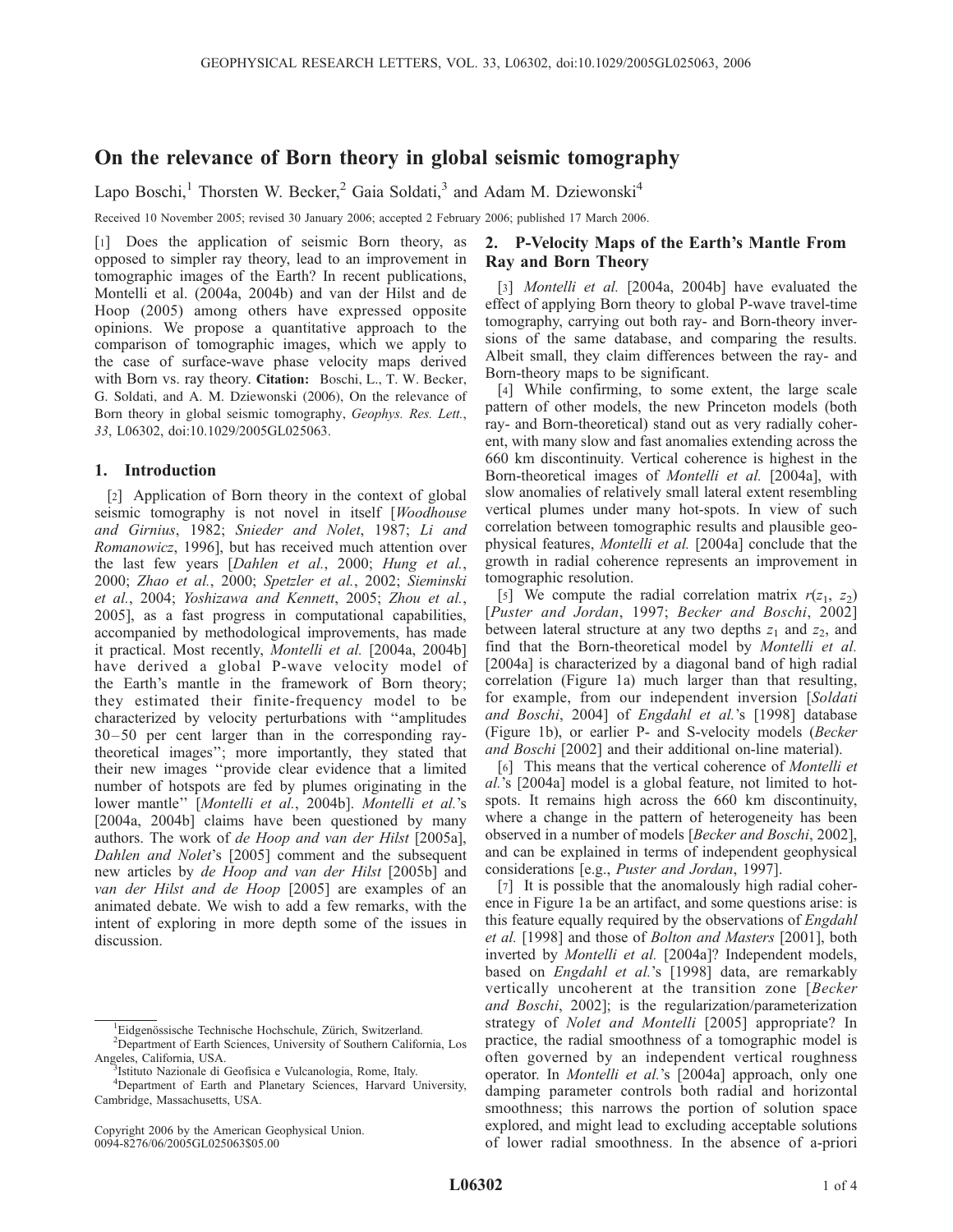

**Figure 1.** Radial correlation function  $r$  for (a) an updated version of Montelli et al.'s [2004a] model, with improved crustal correction (R. Montelli, personal communication, 2005), and (b) updated version of model BDP98 [Boschi and Dziewonski, 1999; Soldati and Boschi, 2004] after relocation and crustal correction as described by Antolik et al. [2001]. We show r at fixed depths of  $100-500$  km (left) plots), radial correlation matrix  $r(z)$ ,  $z(z)$  with contours in 0.2 intervals (middle plots), and depth intervals  $\Delta z$  for fixed  $r = 0.65$ ,  $r = 0.75$ , and  $r = 0.85$  (right plots). The 410 km and 660 km discontinuities, and the 1700– 1900 km depth range are indicated.

information, the isotropic smoothing criterion is legitimate; on the other hand, teleseismic P waves systematically sample the Earth's mantle horizontally over longer distances than vertically: it might be useful to check the response of the solution to other regularization schemes.

## 3. Does Born Theory Enhance Resolution? A Surface Wave Experiment

[8] In view of Figure 1, and of the works of *de Hoop and* van der Hilst [2005b] and van der Hilst and de Hoop [2005], we decided to conduct an independent evaluation of the improvement in resolution achieved by Born-theory vs. ray-theory tomography, addressing the issue of comparing Born- vs. ray-theoretical tomographic images. We limit ourselves to surface wave phase velocity tomography (a smaller, 2-D problem), but our approach can be extended to the body-wave, 3-D case.

[9] As discussed at some length by L. Boschi (Global multi-resolution models of surface wave propagation: The effects of scattering, submitted to Geophysical Journal International, 2006), ''the introduction of Born-theoretical kernels tends to lower the mean value of diagonal entries [of the tomographic " $A^T \cdot A$ " matrix], but simultaneously broaden their range, with higher maxima and lower minima. This is the expected effect of a redistribution of tomographic

resolution, owing to the higher sensitivity [in the Borntheory case] in the immediate vicinity of sources and stations, where [the finite-frequency Fréchet kernel] is singular''. In other words: for a comparison between the results of ray- and Born-theory tomography to be meaningful, one should carry out the two inversions in exactly the same way: same data coverage, same parameterization, same regularization, same inversion algorithm. Unfortunately, inherent differences between the two theories make it impossible to identify equivalent regularization schemes. This ultimately prevents a rigorous comparison.

[10] While direct, visual comparisons between tomographic maps are so hindered, a rigorous comparison between trade-off-, or L-curves [Hansen, 1992] resulting from sets of ray- and Born-theory inversions is possible. We conduct independent ray- and Born-theory inversions of the Harvard surface wave dispersion database [Ekström et al., 1997], at each observed period (35 s to 150 s), to find 2-D phase velocity maps with 9 different parameterizations  $(15^{\circ},$  $10^{\circ}$ ,  $7.5^{\circ}$ ,  $6^{\circ}$ ,  $5^{\circ}$ ,  $3.75^{\circ}$ ,  $3^{\circ}$ ,  $2.5^{\circ}$  and  $2^{\circ}$  grids). Born-theory kernels are defined as by Spetzler et al. [2002]. At each parameterization level, we perform numerous inversions varying the value of the roughness-damping parameter (no other regularization constraint is imposed), finding a wide range of solutions, from roughness  $\sim$ 0 to the highest possible roughness before the inversion algorithm ceases to converge.



Figure 2. L-curve analysis for 100 s Love-wave phasevelocity inversions. Data misfit is defined as 1 – variance reduction, image roughness is the global integral of the squared modulus of the gradient. L-curves are found for Born- (gray) and ray-theory (black) solutions and at different parameterizations (longitudinal size of pixels is specified on each plot).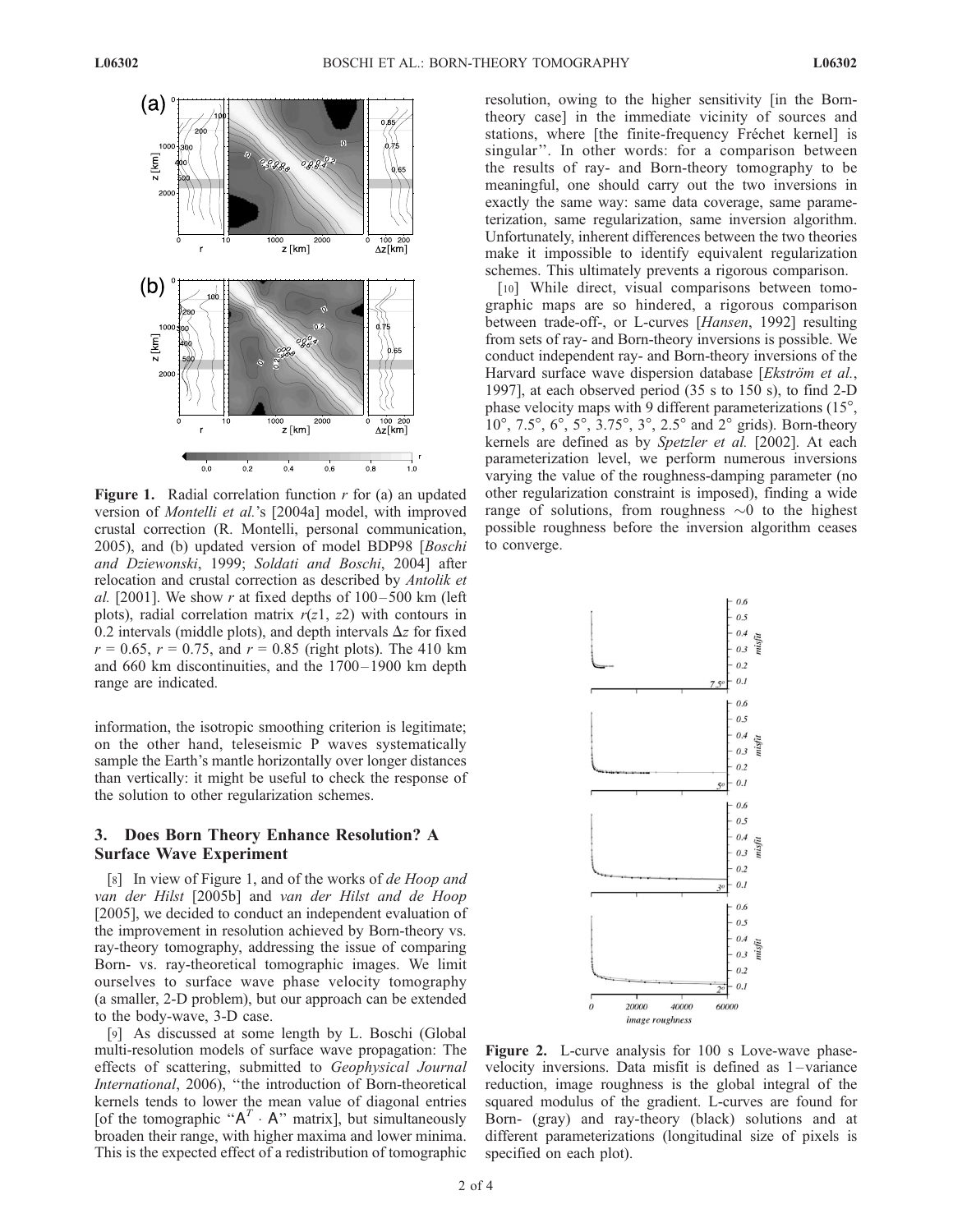

after normalization, with gray denoting Born-, and black ray-theory results. Our favored solutions, used to determine AICC, are those corresponding to maximum curvature.

[11] All the plots in Figure 2 are equivalent to the L-curves presented by Montelli et al. [2004b, Figure 7], in that, at any given value of misfit, the Born-theory map is more complicated than the ray-theory one; or, at any given level of model complexity, the ray-theory solution achieves a better datafit than the Born-theory one. If we believe Born theory to be better than ray theory, we must infer from Figure 2 that Born-theory tomography allows to constrain structures of higher complexity than ray theory; equivalently, that Born theory should allow to constrain a larger number of free parameters than ray theory. We verify this in a rigorous fashion. While  $\chi^2$  or variance reduction vary monotonically as functions of the number of free parameters, the Akaike information criterion (Akaike [1974]; for applications to Earth sciences see, e.g., Oda and Shibuya [1996], *Zollo et al.* [2002], and *Dal Forno et al.* [2005]) provides a measure of model likelihood that is maximum when the optimal number of free parameters is inverted for, and decreases in regimes of both under- and overfitting. The number of free parameters that a database, in a given theoretical formulation, can reasonably constrain, can then be identified by finding the maximum of a function dubbed AICC (corrected Akaike information criterion: Hurvich and Tsai [1989]).

[12] After normalizing model roughness to its highest found value for each formulation and at each parameterization level, we calculate the curvature (Figure 3) of the L-curves found above, and pick as our favored solutions (preferred damping) those corresponding to maximum curvature. We next find the associated resolution matrix R. Because of the sparsity of the tomographic matrix resulting from the pixel parameterization, R is best calculated via a set of independent iterative inversions (as many as there are pixels in our grid) performed in parallel on a multiple-CPU computer (e.g., L. Boschi et al., Global seismic tomography and modern parallel computers, submtited to Annales Geophysicae, 2006). The trace of R is an estimate of the number of degrees of freedom, or effective number of free parameters in the solution [*Tarantola*, 2005, section 3.3.2]; we use it to calculate AICC and illustrate the results in Figure 4.

[13] At all considered surface wave modes, AICC grows quickly for coarse parameterizations, and remains approximately constant at parameterization levels of  $3^\circ$  or higher, or at  $tr(R) \sim 1000$ . While AICC curves resulting from Born and ray theory have a similar character, the Born-theory ones reach their plateau at slightly higher values of tr(R). This result, albeit only marginal in this case, indicates that Born-theory tomography is capable of constraining a higher number of free parameters.

#### 4. Conclusions

[14] We have found independent Born-theoretical and ray-theoretical solutions to the surface-wave phase velocity (2-D) inverse problem on a set of different parameterizations ( $15^{\circ}$ - to  $2^{\circ}$ -pixel grids), and used the corrected Akaike information criterion [Hurvich and Tsai, 1989] to identify **Figure 3.** Curvature of the L-curves shown in Figure 2, information criterion [*Hurvich and Isai*, 1989] to identify after normalization, with gray denoting Born- and black the effective number of free parameters constrai



Figure 4. Information content [Hurvich and Tsai, 1989] of selected ray- (black dots/lines) and Born-theory (gray) solutions, for Love waves at (top) 35 s and (bottom) 100 s periods.